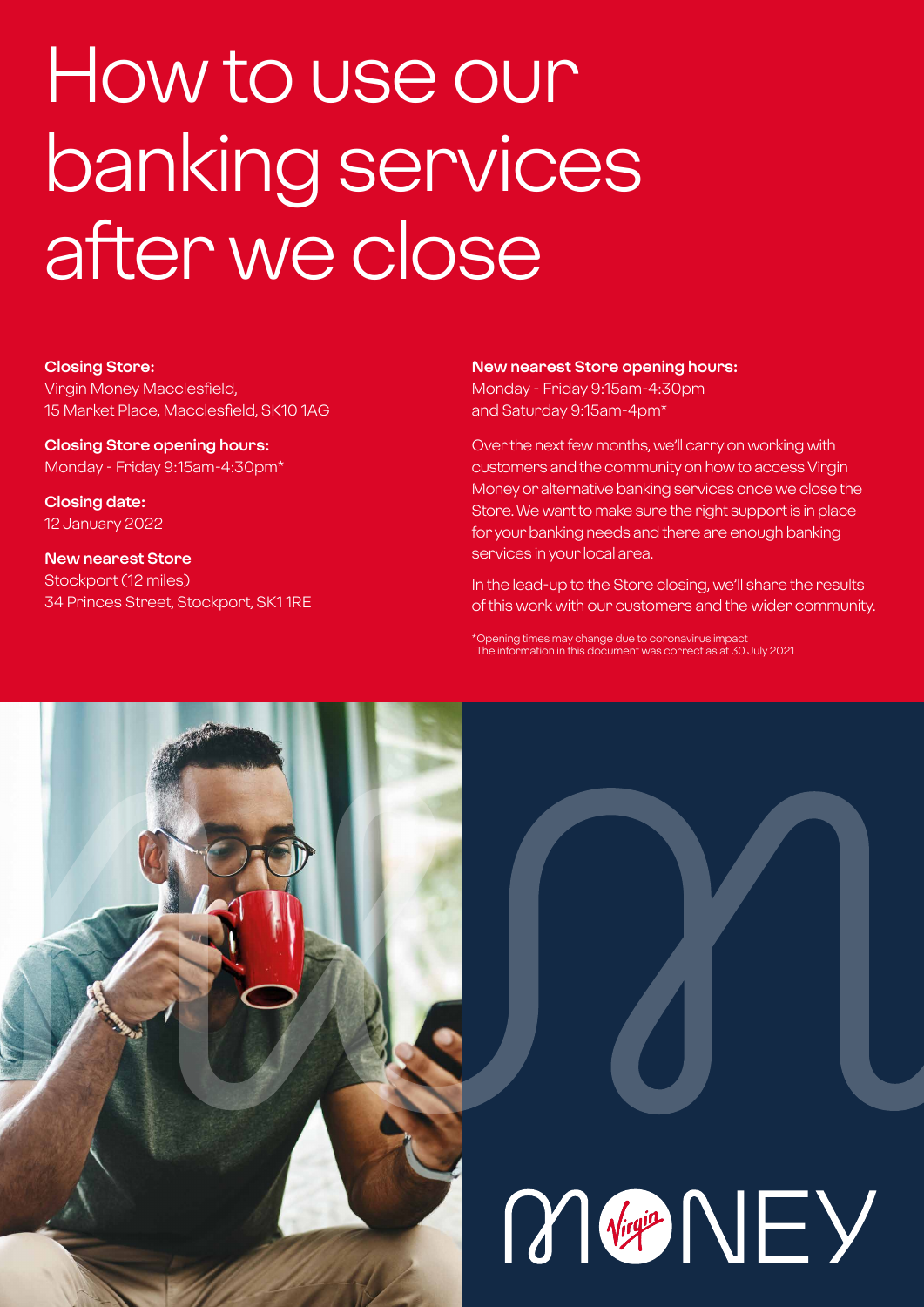## Understanding the impact of closing this Store

## Background

More and more customers are taking advantage of our digital services and only visiting Stores when they want to discuss a significant life event. Between April 2019 and July 2021 we've seen digital registrations increase from 48.7% to 57.6% across our personal customers, and daily internet banking and mobile app logins are up 66%.

It's important to balance investment in digital services with making sure our Store network continues to meet the needs of our customers. This means that we've made the difficult decision to close a number of Stores, including Macclesfield.

This decision has been reached after considerable thought and analysis which includes input from local management.

Our Stores will continue to be a really important part of what we do and we've recently refreshed and revitalised them now that we're one Virgin Money brand.

We've signed up to the UK Finance Access to Banking Standard and follow this for all Store closures: **[www.lendingstandardsboard.org.uk/wp-content/](http://www.lendingstandardsboard.org.uk/wp-content/uploads/2017/07/Access_to_Banking_Standard.pdf) [uploads/2017/07/Access\\_to\\_Banking\\_Standard.pdf](http://www.lendingstandardsboard.org.uk/wp-content/uploads/2017/07/Access_to_Banking_Standard.pdf)**. On 21 September 2020, the Financial Conduct Authority (FCA) introduced new standards which we'll also follow. More info can be found at **[www.fca.org.uk/publication/finalised](http://www.fca.org.uk/publication/finalised-guidance/fg20-03.pdf)[guidance/fg20-03.pdf](http://www.fca.org.uk/publication/finalised-guidance/fg20-03.pdf)**

## Considerations

In trying to decide whether to close a Store, we look at a lot of different things.

As well as how often a Store is used, we look at how local customers – including potentially vulnerable groups and business customers – will be able to carry on using banking services after the Store closes.

- > Number of customers using the Store
- > Number of other Stores we have in the area
- > Distance to nearest Store
- > Change in number of transactions in Store
- > Change in customer use of Store
- > Current lease on Store
- > ATM availability
- > Access to other banks in the area
- > Banking services at the local Post Office\*\*
- > Public transport to other Stores
- > Other ways to bank (e.g. mobile, internet and phone)
- \*\*Business customers will be charged their agreed tariff for transactions, except Change Giving where the costs are recharged monthly in arrears.

Our decision to close Macclesfield Store was influenced by the following:

- > We continue to see an increase in mobile use and customers signing up for digital services.
- > Should a customer wish to use a Store for general advice or to discuss a product, Stockport Store is 12 miles away and there are a further 3 Stores within 27 miles.
- > There are other ATMs in the area that are free to use.
- > Our mobile, internet and telephone banking facilities allow customers to do most day-to-day tasks, like balance checks, viewing transactions, transferring money between accounts, paying bills and cancelling / amending regular payments. Customers can even pay in a cheque on the go.
- > Customers are also able to use our mobile app to make external payments in a number of different ways and we're continuing to make our digital banking services bigger and better.
- > The local full service Post Office is located nearby on 51 Mill Street and provides personal and business customers with an alternative way to do their day-to-day banking transactions, such as cash withdrawals and paying in cash and cheques.
- > Customers can get all the information about our products and services, or raise any concerns by calling us on **0800 121 7365**. Our opening times are 7am to 9pm Monday to Saturday and 10am to 5pm on Sundays.
- > All our Stores offer an identical service, with good accessibility.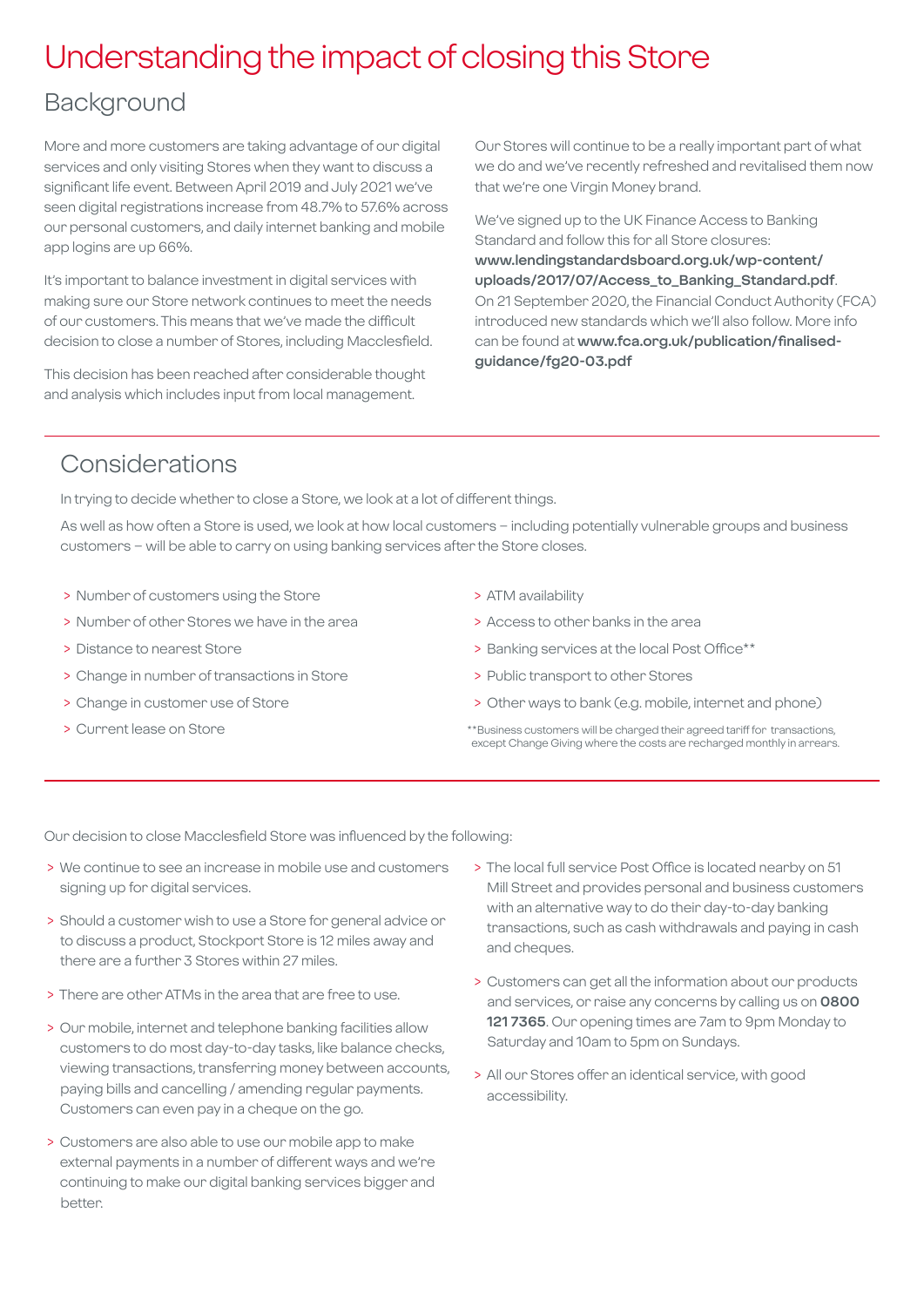## Understanding the impact of closing this Store

## What influenced our decision?

We've looked at how all customers, particularly those potentially vulnerable groups and businesses, can continue to access banking services after the Store closes. Below is some important info about how our customers are using the Store:

27%

**Transactions down year on year**

- > **2,000** customers transacting in Store compared to a Bank average of 6,000
- > **66%** of customers visited the Store 3 times or less in the last 12 months (with more than half of these also using alternative channels with 48% digitally active)
- > Of our customers aged 70 and above, 63% visited the Store on 3 days or less during the last 12 months.
- > Potentially vulnerable customers (within one or more of the following; over 70 years old, receive benefits, have a basic Personal Current Account, are Store users only or are in arrears) 64% of those customers visited the Store on 3 days or less during the last 12 months.
- > Micro Enterprises & Charities Customer Insight 61% of micro enterprises visited the Store on 3 days or less during the last 12 months, with 36% of transactions involving cash. 66% of charities visited the Store on 3 days or less during the last 12 months, with 33% involving cash.

Our Store colleagues will actively engage with customers, including those potentially vulnerable, to discuss their options and support how they'd like to bank, along with engaging with local groups in the community.

Details of the activities, additional support requirements, feedback received and remedial action needed will be included in the Store Review document, which will be available on our website and in Stores this December.

## Local information

Macclesfield is a market town in Cheshire, in the east of the county. It's around 16 miles south of Manchester city centre and 38 miles to the east of Chester.

The Store is situated on the edge of the town centre, with other banks nearby including HSBC, Barclays, Lloyds, NatWest, Santander, Bank of Scotland, Nationwide and Halifax.

#### Manchester Store, which is 18 miles away, is a flagship Store offering extended opening hours and additional facilities.

#### **Transport Links**

The easiest way to travel between Macclesfield and Stockport is by train. Macclesfield Train Station is an 8 minute walk, 0.3 miles, from the Store. Three services an hour run between Macclesfield and Stockport, with journey times from 11 minutes.

Alternatively, there are buses running hourly throughout the day, with scheduled journey times from 1 hour and 12 minutes.

There are also good road links mainly serviced by the A523, with an estimated journey time of 40 minutes.

#### **Mobile Phone Signal availability**

Macclesfield is well serviced by all national mobile phone networks with 4G services available from all national operators. (source Ofcom)

#### **ISP & available speeds**

Macclesfield is well serviced by all national providers with standard broadband availability. (source Ofcom)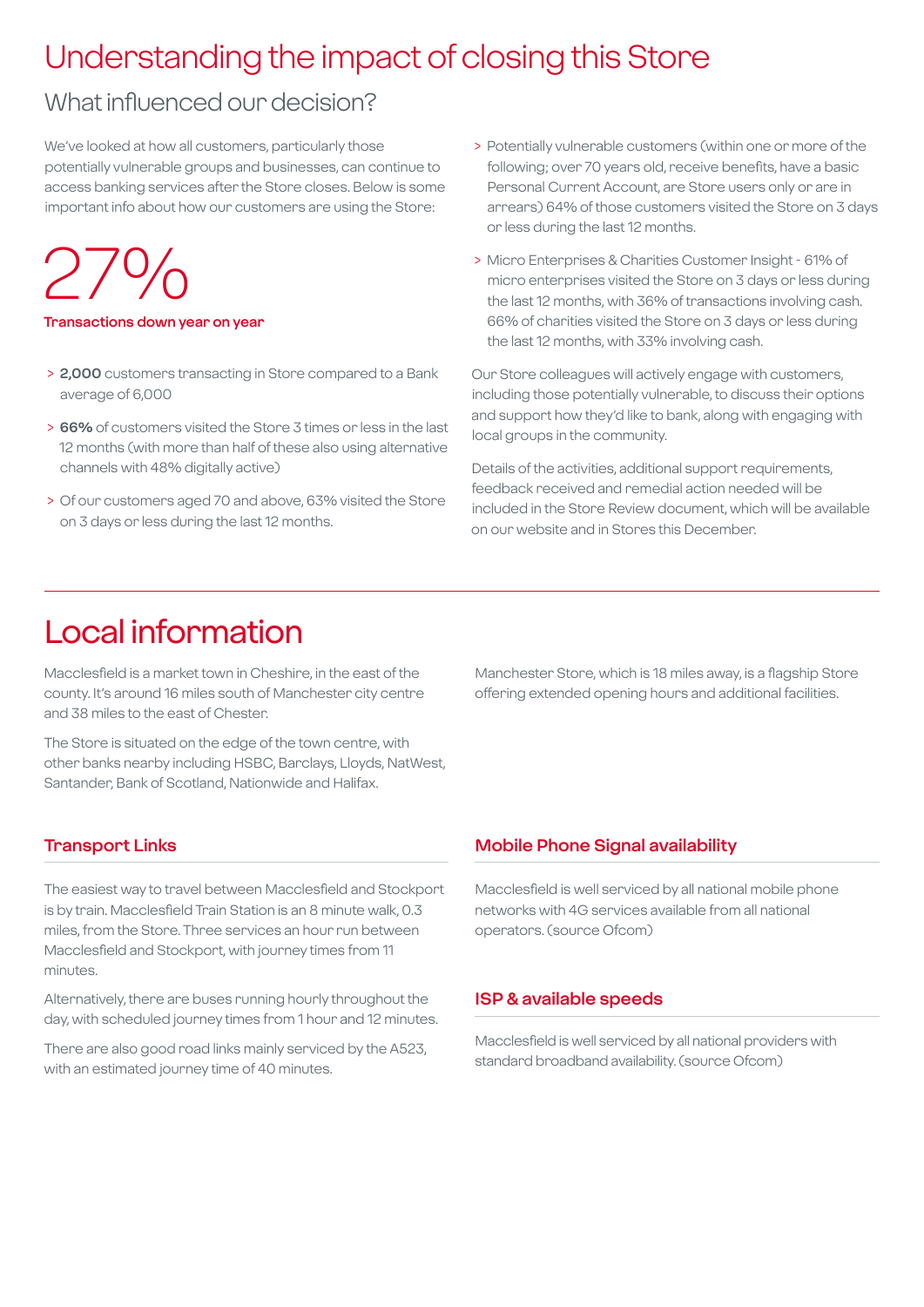## Distances to local services from the closing Store

#### **Distance to our nearest Stores** virginmoney.com/store-finder

12 miles

18 miles

#### **Manchester**

48-50 Market Street, Manchester, M1 1PW Monday - Friday 9am-8pm, Saturday 9am-6pm and Sunday 11am-4pm\*



#### **Oldham**

47 Market Place, Oldham, OL1 3AB Monday - Friday 9:15am-4:30pm and Saturday 9:15am-4pm\*





#### **Rochdale**

9-11 Yorkshire Street, Rochdale, OL16 1BL Monday - Friday 9:15am-4:30pm and Saturday 9:15am-4pm\*

www.postoffice.co.uk/branch-finder

#### **Distance to Post Office**



**Stockport**

9:15am-4pm\*

34 Princes Street, Stockport, SK1 1RE Monday - Friday 9:15am-4:30pm and Saturday

## 0.2 miles

**Macclesfield** 51 Mill Street, Macclesfield, SK11 6NE Monday - Friday 9am-5:30pm and Saturday 9am-12:30pm There is a full service Post Office available on Mill Street in Macclesfield.

#### **Competitor sites in current location?**

#### **Nearest Link ATM**

link.co.uk/atm-locator





0.03 miles

**Barclays** 10 Market Place, Macclesfield, SK10 1HA

## Other places you can bank locally





You can get a copy of this impact assessment on our website, in Store or by calling us.

- > 15 Market Place, Macclesfield, SK10 1AG
- > 0800 121 7365
- > virginmoney.com/store-closures